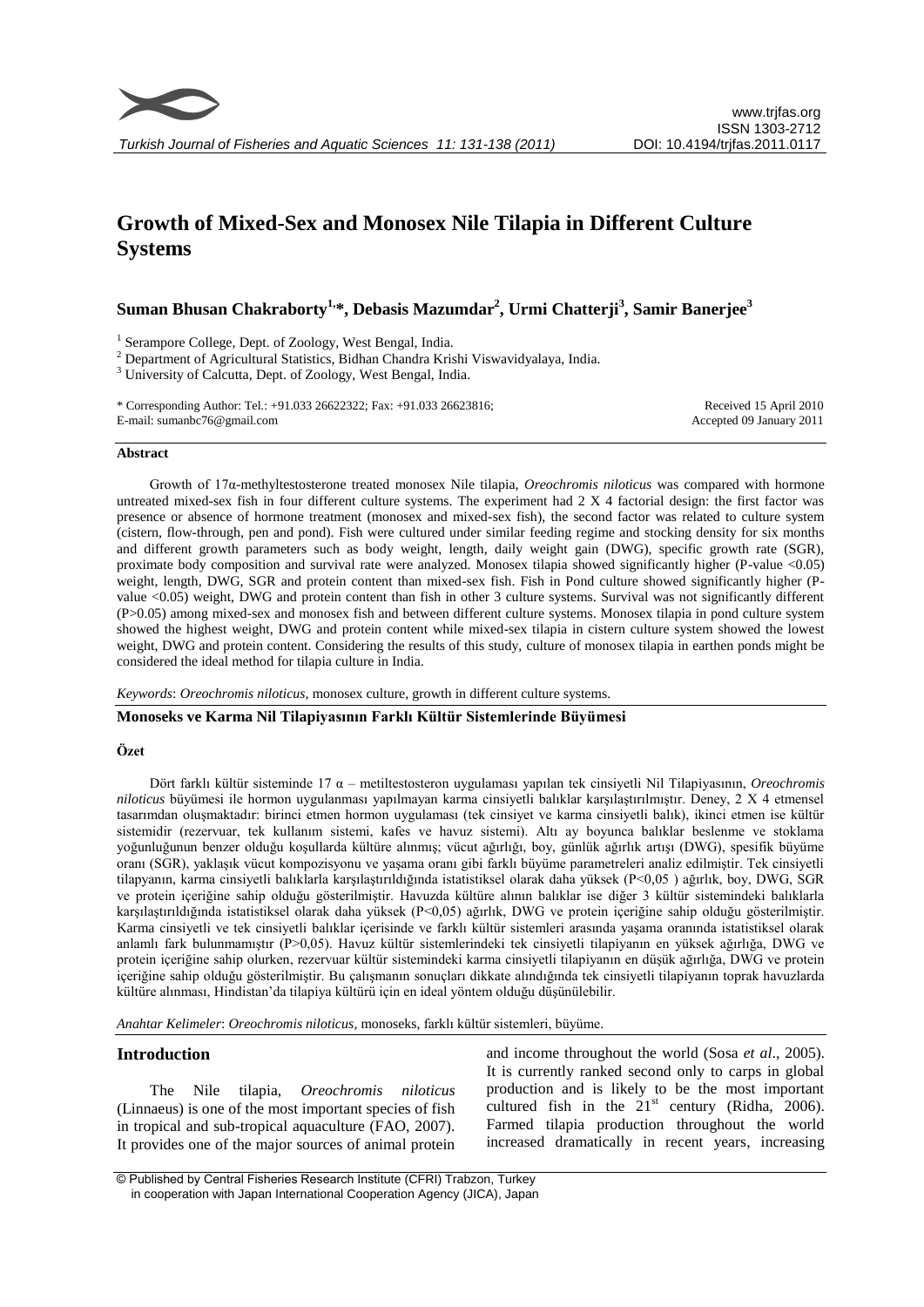from 383,654 mt in 1990 to 2,326,413 mt in 2006 (FAO, 2007). Tilapia grows and reproduces in a wide range of environmental conditions and tolerates stress induced by handling (Tsadik and Bart, 2007). However, this efficiency of reproduction in tilapia has undesirable consequences. Problems common for many tilapia culture systems are the reduction of growth rates at the onset of sexual maturity and precocious and excessive reproduction, leading to various sizes of small fish production (Lèveque, 2002). There are a number of ways to control reproduction in mixed-sex population. One of these is the culture of all-male tilapia (Phelps and Popma, 2000). Moreover, sex-specific differences in growth were significant in *O. niloticus* where males grow significantly faster, larger and more uniform in size than females (Bwanika *et al*., 2007). The desirability of monosex male populations of tilapia is well established for increased production potential and low management requirements (Pillay, 1993; Beardmore *et al*., 2001; El-Sayed, 2006). The development of strategies for generation of monosex populations remains a critical objective for tilapia culture industry.

*O. niloticus* has an XX/XY chromosome sex determination system (Baroiller *et al*., 2009), but the process of sex differentiation is labile rendering sex reversal possible in the species (Devlin and Nagahama, 2002). Several techniques have been adopted for production of monosex (all-male) tilapia (Phelps and Popma, 2000), and hormonal sex reversal of tilapia has been an active area of research for the past three decades (Pandian and Varadaraj, 1988; Gale *et al*., 1999; Carrasco *et al*., 1999; Afonso *et al.,* 2001). Oral administration of exogenous male sex steroid hormones before the differentiation of primal gonadal cells can cause reversal of phenotypic sex (Smith and Phelps, 2001; Bhandari *et al*., 2006). In an earlier study, almost 100% all-male monosex tilapia population was produced by treating 3 days old fry with a synthetic male hormone  $17\alpha$ methyltestosterone (17 $\alpha$ MT) at a treatment regime of 10 mg kg-1 food for 30 days (Chakraborty *et al*., 2007).

The success of the culture methods applied for tilapia farming depends on various factors and determination of the optimal method under a certain condition can be quite complex (Graaf *et al*., 2005). Various traditional and non-traditional tilapia farming methods are adapted in different countries in accordance with the socioeconomic and ecological condition of that place (Lèveque, 2002). It is often cultured in earthen ponds without supplemental feeding (Liti *et al.,* 2005). Pond culture provides an opportunity to balance the use of supplementary feeding in correlation with the natural food availability. Intensive culture of tilapia in tanks has been globally expanding (El-Sayed, 2006). Several factors such as savings in manpower and easier stock management are the main reasons for intensification

of fish farming in concrete cisterns in many countries (El-Saidy and Gaber, 2005). Pen culture of tilapia in open waters of lakes is practised in the Philippines on an appreciable scale (Pillay, 1993). Pens have natural earthen substrata as the bottom surface and fish in pen culture are at an advantage that while enclosed they can still procure some natural food and exchange materials. Still, in order to sustain a high biomass within a restricted area, intensive pen culture requires supplementary feeding and maintenance of good water flow. Flow-through technology can be applied in many tropical locations where large volumes of warm flowing water are available (Soderberg, 2006). But construction of such modern intensive culture systems is fairly complex, expensive and requires constant, close monitoring (Lèveque, 2002).

Tilapia has been widely introduced in the shallow and seasonal ponds of eastern region of India. But, its performance in open water ponds of the country has been discouraging over the years (Jhingran, 1991). Increase in yields can result from the development and adoption of new technologies and improved farming operations (Coelli, 1995a). The importance of monosex tilapias has been established in many commercial contexts but there are relatively few published studies comparing the growth performance of androgen treated monosex Nile tilapia with mixed-sex tilapia, under culture, especially from the Indian perspective (Pandian and Varadaraj, 1988; Mair *et al*., 1995). Hence, the propagation potentiality of sex-reversed tilapia under various traditional and nontraditional culture practices must be clearly documented. Thus, the main objective of this study was to establish a sustainable aquaculture method for the production of a major animal protein source by comparing the growth pattern of monosex tilapia with mixed-sex fish under various culture systems.

# **Materials and Methods**

## **Experimental Design**

The experiment had 2x4 factorial design: the first factor was presence or absence of dietary treatment with  $17\alpha MT$  (monosex and mixed-sex tilapia), the second factor was related to culture system (Cistern, Flow-through, pen and pond).

## **Culture Systems**

The growth potentialities of the mixed-sex control and monosex androgen treated tilapia were analyzed in concrete cistern, flow-through system, pen and earthen pond culture systems. The cistern culture system consisted of six  $9 \text{ m}^3$  rectangular concrete tanks; the flow-through system consisted of  $\sin 9$  m<sup>3</sup> rectangular concrete tanks with continuous water flow at a constant rate of  $4 L min^{-1}$  through it; pen culture system consisted of six  $9 \text{ m}^3$  fixed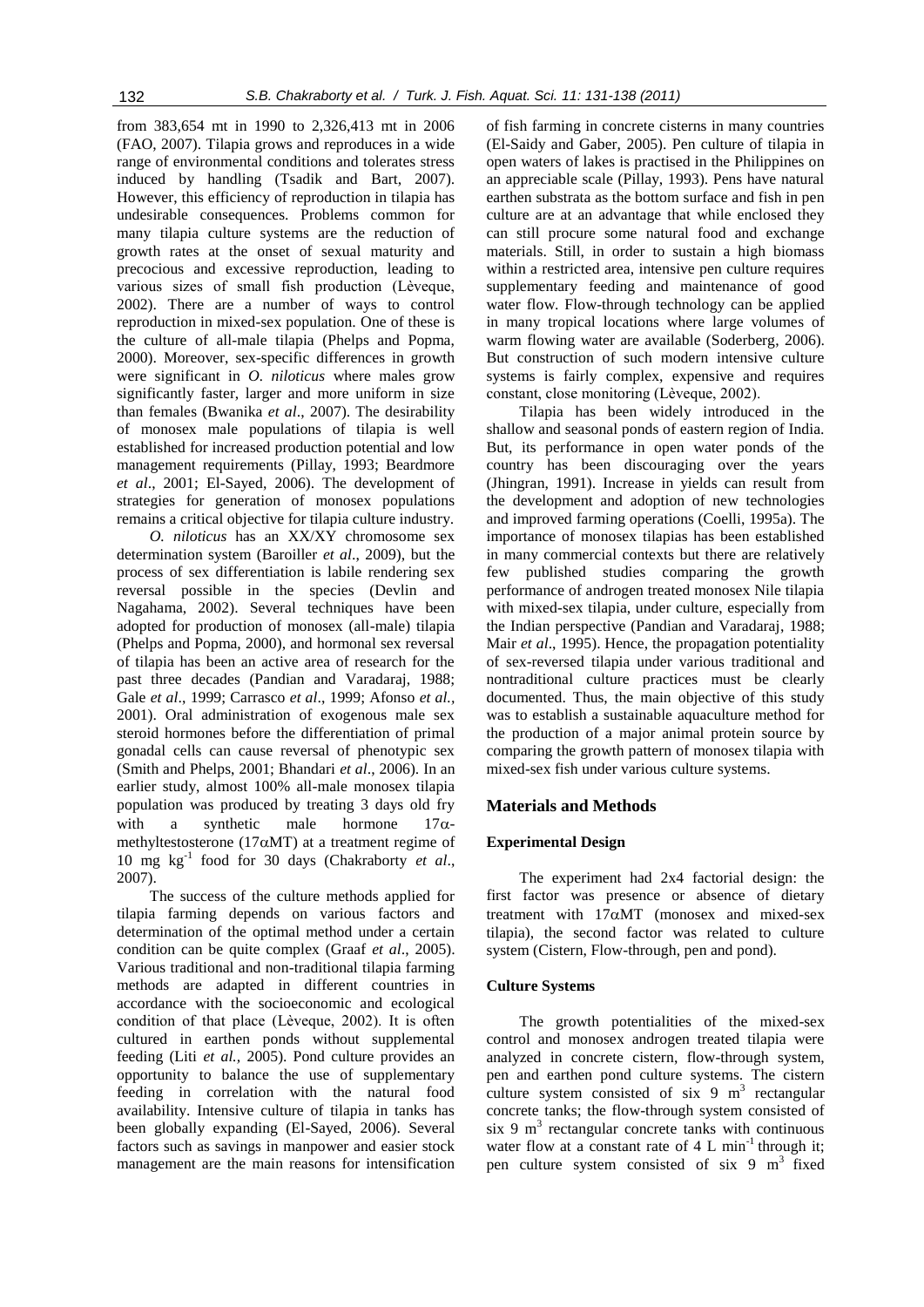enclosures constructed from bamboo and the pond culture system consisted of six  $9 \text{ m}^3$  earthen ponds. The pens were placed in a large natural water body at the Agricultural Field Station, University of Calcutta, West Bengal, India. The experimental ponds were located beside the natural water body. Before starting the experiment, the ponds were completely drained, reshaped and manually cleaned of aquatic vegetation and unwanted fish. Semi-dry pond bottoms were limed with  $CaCO<sub>3</sub>$  at the rate of 250 kg ha<sup>-1</sup>. After one week of liming, all ponds were fertilized with semidecomposed cattle manure at the rate of  $1.5$  tons ha<sup>-1</sup>. The ponds were filled with water from the natural water body through a screened inlet pipe after one week of manure application and water level was maintained through weekly additions. Water from the same natural water body was pumped through screened inlet pipes in cisterns and flow-through systems. Water in the cisterns was partially exchanged on a weekly basis. Throughout the entire culture period different water quality parameters like temperature,  $O_2$ , free  $CO_2$ , pH, total alkalinity and turbidity were regularly monitored using the standard procedures of American Public Health Association (APHA, 1998) and maintained within ideal value limits for all the culture systems. During the experimental period, water temperature was 30.5- 31.2°C, pH was 7.3-8.1, turbidity was 27.8-40.6 cm, alkalinity was 122.1-143.6 mg  $\dot{L}^{1}$ , DO<sub>2</sub> was 4.8-6.3 mg  $L^{-1}$  and free CO<sub>2</sub> was 2.8-7.6 mg  $L^{-1}$ .

#### **Monosex Tilapia Production**

Three days old mixed sex juveniles of Nile tilapia (mean weight 0.02±0.003 g; mean length  $0.98\pm0.02$  cm) were collected from the Fish Hatchery at Naihati, West Bengal. The fish were initially reared in 200 litre aerated aquaria at laboratory for one month. In the laboratory, the fish were divided into two equal groups. During these 30 days, one of the groups was fed with 17αMT treated diet with a dose of 10 mg  $kg^{-1}$  at a rate of 20% body weight day<sup>-1</sup> while the other was given hormone untreated control diet at the same feeding rate. Hormone treated diet was prepared by the alcohol evaporation technique (Shelton *et al.,* 1978). Water in all aquaria were replaced weekly and the fish were kept under similar photoperiod (14 L: 10 D), temperature  $(T=27\pm2\degree C)$ and density  $(10$  fish  $L^{-1}$ ). The experiment was conducted in triplicate.

#### **Grow-Out Performance Analysis**

After one month, 3 tanks, 3 flow-through systems, 3 pens and 3 ponds were stocked with the mixed-sex control fish while the other 3 tanks, 3 flowthrough systems, 3 pens and 3 ponds were stocked with the 17αMT treated monosex fish. All the culture systems were stocked with similar density of fish (50 fish m<sup>-3</sup>). The fish were cultured for another five

months. Here, all fish were fed twice daily with an artificial diet (Uno Feeds, India) containing 32% crude protein at a rate of  $10\%$  body weight day<sup>-1</sup> for the first two months and 5% body weight  $day^{-1}$  for the rest three months. Hundred fish from each tank, flowthrough, pen and pond were randomly sampled every 2 weeks to measure their weight and length. All fish were harvested at the end of culture period, counted, and measured individually for weight and length. Growth parameters such as specific growth rate (SGR), daily weight gain (DWG), food conversion ratio (FCR), protein efficiency ratio (PER), apparent net protein utilization (ANPU), and survival rate were calculated as follows (Pechsiri and Yakupitiyage, 2005):

- SGR  $(\%$  day<sup>-1</sup>) = [(ln final weight ln initial weight) / time (days)] X 100
- DWG (g day<sup>-1</sup>) = mean final weight (g) mean initial weight (g) / days
- $FCR = total$  amount of dry feed consumed (g) / wet weight gain of fish (g)
- PER = weight gain (g) / protein consumed (g)
- $ANPU = (total final body protein total initial body)$ protein) / protein consumed
- Survival rate  $(\%)$  = (final number of fish / initial number of fish) X 100

Five fish from each cistern, flow-through, pen and pond were randomly sampled and frozen at -30°C for whole body composition analysis (% wet weight basis) using standard methods (AOAC, 1984). Crude protein (N x 6.25) was determined using the Kjeldahl nitrogen method. Lipid content was determined gravimetrically following ether extraction. Total ash contents were calculated gravimetrically following ignition of samples in a muffle furnace at 550°C until constant weight. Moisture content was calculated by oven drying at 105°C until constant weight. Secondary sexual characteristics (especially genital papilla) were used to distinguish males from females. Also, the structure of the testes and ovaries were observed by naked eye and examined under light microscopy (Olympus BX50).

#### **Statistical Analysis**

The data are expressed in terms of mean  $\pm$ standard error. All growth parameters were analyzed by two-way ANOVA with 17αMT treatment (with treatment monosex and without treatment mixed-sex) and culture systems (cistern, flow-through, pen, pond) as main factors. The main factor effects means along with interaction means were compared with Fisher's LSD test (at 5%) (Fisher, 1935), if found significant. The statistical works were performed using SPSS 10.0 version for Windows.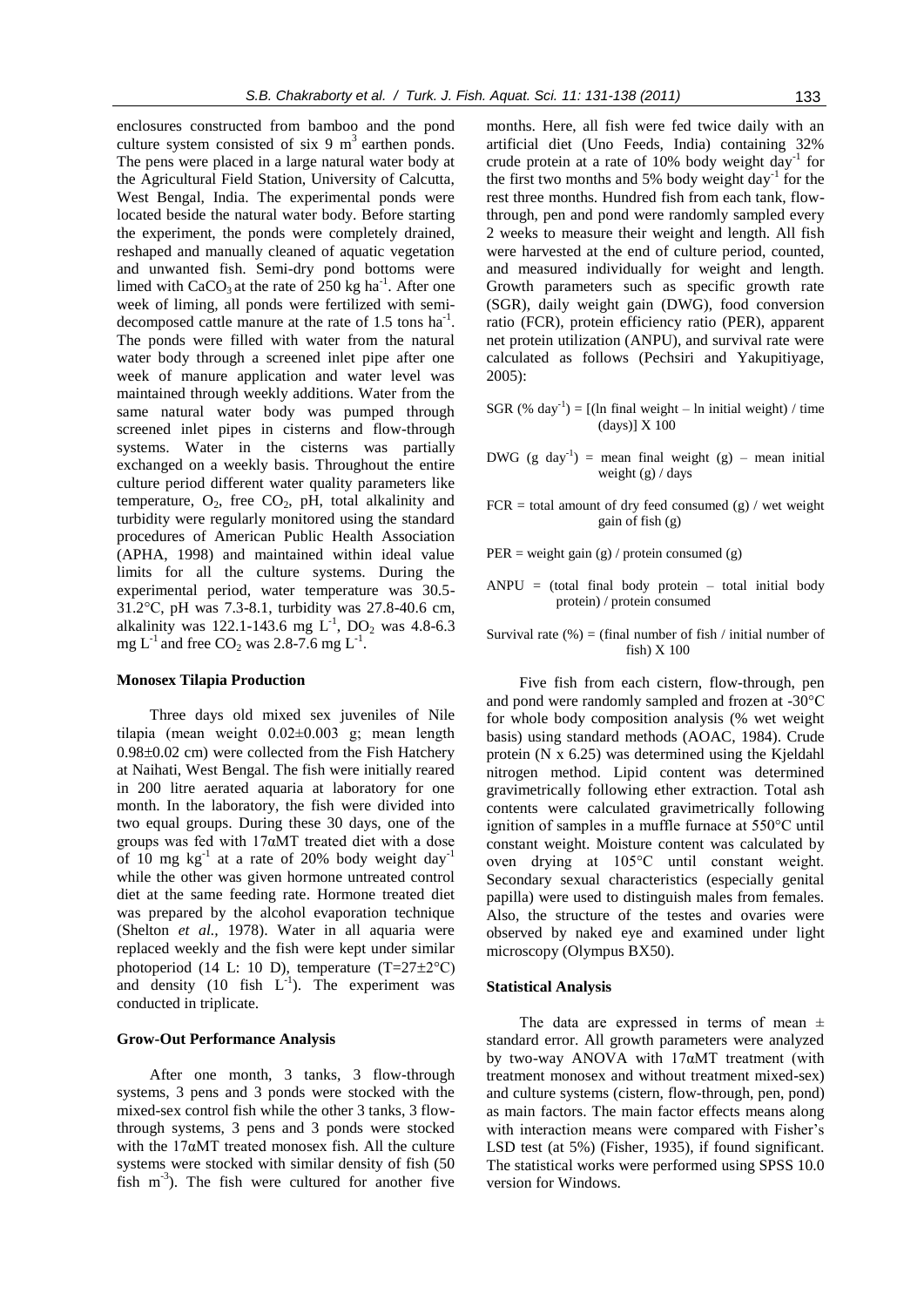#### **Results**

After the first month of culture in the laboratory, the weight of the  $17\alpha MT$  treated tilapia was 12.5±0.04 g and that of hormone untreated control tilapia was 5.7±0.03 g. The hormone untreated mixedsex group had 52±0.4% males while 17αMT treatment produced all-male monosex fish. Effects of 17αMT treatment (monosex and mixed-sex tilapia) and different culture systems (cistern, flow-through, pen, pond), and their interactions on growth parameters of tilapia are given in Table 1. Final weight, length, DWG, SGR, PER and protein content were significantly higher (P<0.05) in  $17\alpha MT$  treated monosex tilapia compared to the untreated mixed-sex fish (Table 1). There was no significant effect (P>0.05) of hormone treatment on survival rate, lipid and ash content of tilapia (Table 1). FCR, ANPU and moisture content of the monosex fish were significantly lower (P<0.05) than those of the mixedsex fish (Table 1).

Survival of fish for all culture systems was around 91% and culture system had no significant effect on survival rate (Table 1). Final weight, FCR, DWG and protein content were significantly different (P<0.05) for all the culture systems (Table 1). The highest final weight, DWG and protein content were observed in pond culture system, followed by pen, flow-through and cistern culture systems (Table 1). FCR was the highest in pen culture system, followed by pond, flow-through and cistern culture systems (Table 1). Final length of the cistern culture system was significantly lower  $(P<0.05)$  than the other three culture systems (Table 1). The highest final length was observed in pond culture system, it was significantly higher  $(P<0.05)$  than the final length in

flow-through culture system, but not significantly different  $(P>0.05)$  from that in pen culture system (Table 1). SGR of cistern culture was the lowest among the culture systems, but it was significantly different  $(P<0.05)$  only from pond culture system that showed the highest SGR (Table 1). PER in pen culture was significantly lower  $(P<0.05)$  than the other three culture systems (Table 1). The highest PER was observed in cistern culture system and it was significantly higher (P<0.05) than that in pond culture system (Table 1). PER in flow-through culture system was not significantly different (P>0.05) from PER in pond or cistern culture systems (Table 1). ANPU in cistern and flow-through culture systems were significantly higher  $(P<0.05)$  than ANPU in pen and pond culture systems (Table 1). Moisture content was the lowest in flow-through culture system but it was not significantly different (P>0.05) from that in pond culture system (Table 1). Moisture content in pen culture was significantly higher  $(P<0.05)$  than flowthrough and pond culture systems, but it was significantly lower  $(P<0.05)$  than that in cistern culture system (Table 1). Lipid contents of pond and flow-through culture systems were significantly higher (P<0.05) than lipid contents of cistern and pen culture systems (Table 1). Ash content of pen culture system was significantly lower  $(P<0.05)$  compared to other three culture systems, which had was no significant difference (P>0.05) (Table 1).

Significant interaction effects (P<0.05) of hormone treatment and culture systems were observed for growth parameters such as final weight, DWG, FCR, ANPU, protein and ash content (Tables 1, 2). Within mixed-sex control group, final weight, DWG, FCR and protein content of every culture system were significantly different (P<0.05) from each other

| Table 1. Two-way ANOVA comparing growth parameters of tilapia between $17\alpha MT$ treatment (without treatment mixed-sex |
|----------------------------------------------------------------------------------------------------------------------------|
| control and with treatment monosex) and culture systems (cistern, flow-through, pen and pond)*                             |

|                               | Treatment category (T)         |                                | Culture system $(C)$           |                               |                                 |                                 |           |
|-------------------------------|--------------------------------|--------------------------------|--------------------------------|-------------------------------|---------------------------------|---------------------------------|-----------|
| Parameters                    | Mixed-sex                      | Monosex                        | Cistern                        | Flow-                         | Pen                             | Pond                            |           |
|                               | control                        | $17\alpha$ -MT treated         |                                | through                       |                                 |                                 | T X C     |
| Survival rate (%)             | $90.83 \pm 0.4^x$              | 91.0 $\pm$ 0.3 <sup>x</sup>    | 91.0 $\pm$ 0.5 <sup>a</sup>    | $91.0 \pm 0.5^{\text{a}}$     | $90.83 \pm 0.4^a$               | $90.83 \pm 0.5^{\text{a}}$      | <b>NS</b> |
| Final weight $(g)$            | $75.72 \pm 1.7^x$              | $243.33 \pm 5.88$ <sup>y</sup> | $126.0 \pm 14.98$ <sup>a</sup> | $153.2 \pm 17.84^b$           | $170.75 \pm 20.68$ <sup>c</sup> | $188.15 \pm 23.47$ <sup>d</sup> | S         |
| Final length (cm)             | $16.49 \pm 0.3$ <sup>x</sup>   | $22.92 \pm 0.2^y$              | $18.17 \pm 0.7^{\circ}$        | $19.52 \pm 0.8^b$             | $20.17 \pm 0.8^{\rm bc}$        | $20.97 \pm 0.9$ <sup>c</sup>    | <b>NS</b> |
| $DWG$ (g day <sup>-1</sup> )  | $0.42 \pm 0.02^x$              | $1.35 \pm 0.06^y$              | $0.7 \pm 0.16^a$               | $0.85 \pm 0.19^b$             | $0.96 \pm 0.22$ <sup>c</sup>    | $1.05 \pm 0.25$ <sup>d</sup>    | S         |
| SGR $(\%$ day <sup>-1</sup> ) | $4.6 \pm 0.05^x$               | $5.25 \pm 0.04$ <sup>y</sup>   | $4.8 \pm 0.1^a$                | $4.92 \pm 0.09^{ab}$          | $4.97\pm0.1^{ab}$               | $5.02 \pm 0.1^{\rm b}$          | <b>NS</b> |
| <b>FCR</b>                    | $3.6 \pm 0.02$ <sup>y</sup>    | $3.46 \pm 0.03$ <sup>x</sup>   | $3.44 \pm 0.04$ <sup>a</sup>   | $3.51 \pm 0.03^b$             | $3.63 \pm 0.02^d$               | $3.54 \pm 0.03$ <sup>c</sup>    | S         |
| <b>PER</b>                    | $0.92 \pm 0.01^x$              | $0.97 \pm 0.01$ <sup>y</sup>   | $0.97 \pm 0.01$ <sup>c</sup>   | $0.96 \pm 0.01^{bc}$          | $0.92 \pm 0.01^a$               | $0.95 \pm 0.02^b$               | <b>NS</b> |
| <b>ANPU</b>                   | $0.138 \pm 0.003$ <sup>y</sup> | $0.063 \pm 0.003^x$            | $0.103 \pm 0.01^b$             | $0.108 \pm 0.02^b$            | $0.094 \pm 0.02$ <sup>a</sup>   | $0.095 \pm 0.02$ <sup>a</sup>   | S         |
| Protein                       | $12.63 \pm 0.25^x$             | $15.33 \pm 0.12^y$             | $11.73 \pm 0.61$ <sup>a</sup>  | $13.88 \pm 0.33^b$            | $14.08 \pm 0.32$ <sup>c</sup>   | $14.42 \pm 0.28$ <sup>d</sup>   | S         |
| (% wet weight)                |                                |                                |                                |                               |                                 |                                 |           |
| Moisture                      | $78.0 \pm 0.59$ <sup>y</sup>   | $75.03 \pm 0.62$ <sup>x</sup>  | $80.46 \pm 0.64$ <sup>c</sup>  | $74.76 \pm 0.47$ <sup>a</sup> | $77.86 \pm 0.88^{\rm b}$        | $74.99 \pm 0.82$ <sup>a</sup>   | <b>NS</b> |
| (% wet weight)                |                                |                                |                                |                               |                                 |                                 |           |
| Lipid                         | $5.14 \pm 0.38$ <sup>x</sup>   | $5.1 \pm 0.15^x$               | $3.73 \pm 0.3^{\text{a}}$      | $6.35 \pm 0.28^b$             | $4.53 \pm 0.62^a$               | $5.91 \pm 0.38^{\rm b}$         | <b>NS</b> |
| (% wet weight)                |                                |                                |                                |                               |                                 |                                 |           |
| Ash                           | $3.69 \pm 0.1^x$               | $3.76 \pm 0.26$ <sup>x</sup>   | $3.79 \pm 0.2^b$               | $4.08 \pm 0.1^{\rm b}$        | $3.17 \pm 0.18^a$               | $3.82 \pm 0.26^b$               | S         |
| (% wet weight)                |                                |                                |                                |                               |                                 |                                 |           |

\*Notations x and y are to compare between the means of hormone treatment category, and notations a, b, c and d are to compare between the means of culture systems. Values with different superscripts are significantly different (P<0.05). NS: Not significant. S: Significant. Initial mean weight of fish for all treatment was 0.02±0.003 g.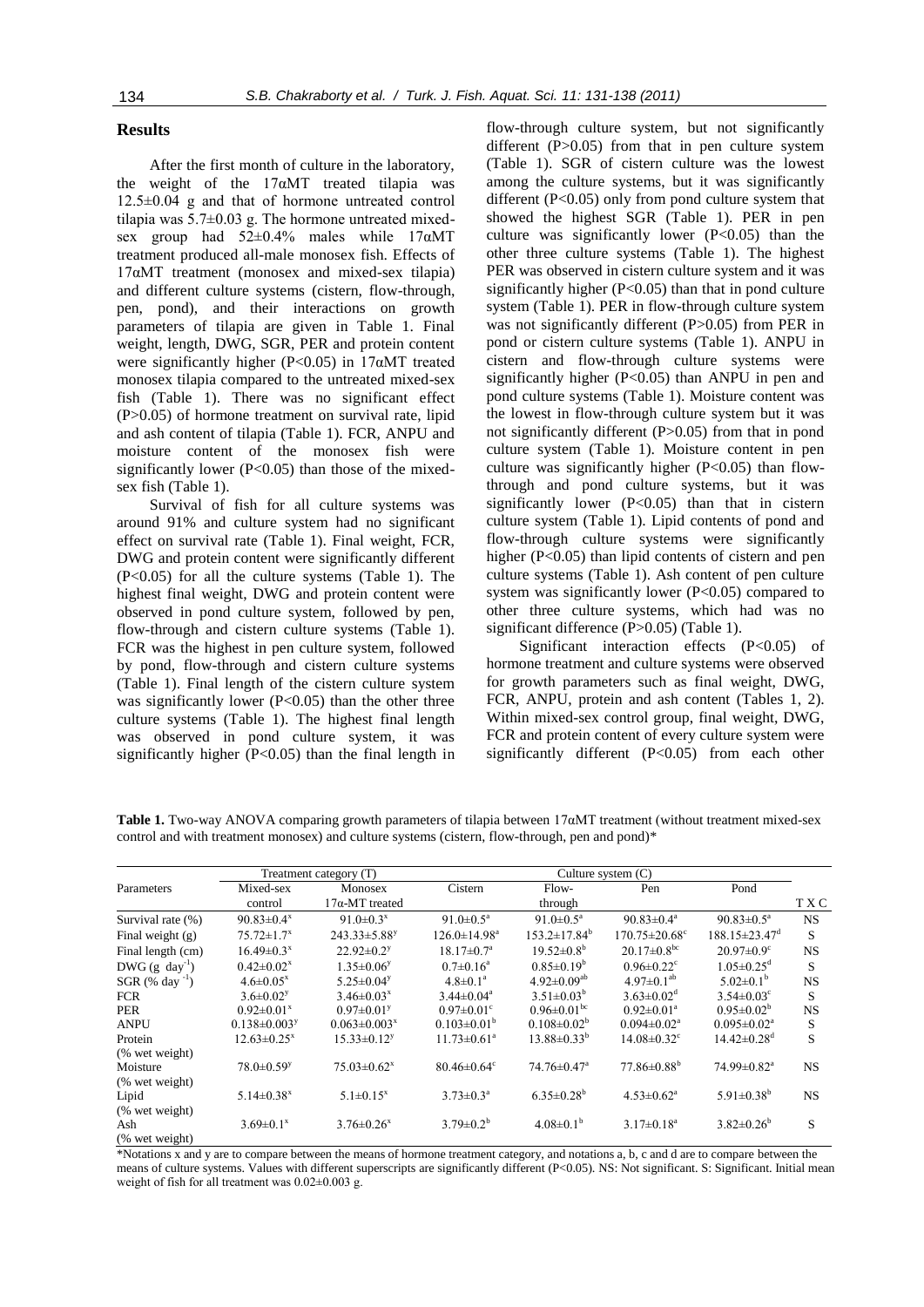| Treatment      | Culture      | Parameters                    |                               |                               |                                 |                               |                               |  |
|----------------|--------------|-------------------------------|-------------------------------|-------------------------------|---------------------------------|-------------------------------|-------------------------------|--|
| category       | system       | Final                         | <b>DWG</b>                    | <b>FCR</b>                    | <b>ANPU</b>                     | Protein (%                    | Ash $(%$ wet                  |  |
|                |              | weight $(g)$                  | $(g \text{ day}^{-1})$        |                               |                                 | wet weight)                   | weight)                       |  |
|                | Cistern      | $60.8 \pm 1.6^a$              | $0.33 \pm 0.006^a$            | $3.54 \pm 0.009$ <sup>d</sup> | $0.13 \pm 0.004$ <sup>c</sup>   | $10.3 \pm 0.05^{\text{a}}$    | $4.29 \pm 0.1$ <sup>e</sup>   |  |
| Mixed-sex      | Flow-through | $75.5 \pm 1.6^b$              | $0.43 \pm 0.006^b$            | $3.58 \pm 0.009$ <sup>e</sup> | $0.148 \pm 0.005$ <sup>d</sup>  | $13.1 \pm 0.06^b$             | $3.79 \pm 0.04$ <sup>d</sup>  |  |
| control        | Pen          | $80.7 \pm 1.7$ <sup>c</sup>   | $0.46 \pm 0.003$ <sup>c</sup> | $3.68 \pm 0.003$ <sup>g</sup> | $0.138 \pm 0.005$ <sup>cd</sup> | $13.38 \pm 0.06$ <sup>c</sup> | $3.39 \pm 0.23$ <sup>cd</sup> |  |
|                | Pond         | $85.9 \pm 1.7$ <sup>d</sup>   | $0.48 \pm 0.009$ <sup>d</sup> | $3.62 \pm 0.003$ <sup>f</sup> | $0.135 \pm 0.003$ <sup>c</sup>  | $13.76 \pm 0.05$ <sup>d</sup> | $3.3 \pm 0.23$ <sup>bc</sup>  |  |
|                | Cistern      | $191.2 \pm 0.13$ <sup>e</sup> | $1.07 \pm 0.003$ <sup>e</sup> | $3.35 \pm 0.009^a$            | $0.075 \pm 0.003^b$             | $14.58 \pm 0.05^e$            | $2.8 \pm 0.04^{ab}$           |  |
| Monosex        | Flow-through | $230.9\pm0.1^{\text{t}}$      | $1.27 \pm 0.003^{\mathrm{t}}$ | $3.44 \pm 0.003^b$            | $0.068 \pm 0.003^b$             | $15.43 \pm 0.08$ <sup>t</sup> | $4.7 \pm 0.05$ <sup>et</sup>  |  |
| $17\alpha$ -MT | Pen          | $260.8 \pm 0.13$ <sup>g</sup> | $1.46 \pm 0.007$ <sup>g</sup> | $3.58 \pm 0.007$ <sup>e</sup> | $0.053 \pm 0.003^{\mathrm{a}}$  | $15.58 \pm 0.1$ <sup>fg</sup> | $2.7 \pm 0.09^{\rm a}$        |  |
| treated        | Pond         | $290.4 \pm 0.16^h$            | $1.61 \pm 0.003$ <sup>n</sup> | $3.47 \pm 0.003$ <sup>c</sup> | $0.055 \pm 0.003^{\text{a}}$    | $15.73 \pm 0.09$ <sup>g</sup> | $4.8 \, 0.05^{\text{t}}$      |  |

**Table 2.** Final weight, DWG, FCR, ANPU, protein and ash content of 17αMT treated monosex and untreated mixed-sex control tilapia in different culture systems\*

\*Notations a, b, c, d, e, f, g and h are to compare among the means of different culture systems for mixed-sex control and 17αMT treated monosex tilapia within the same column. Values with different superscripts are significantly different (P<0.05). Initial mean weight of fish for all treatment was  $0.02\pm0.003$  g.

(Table 2). The highest final weight, DWG and protein content were observed in pond culture system followed by pen, flow-through and cistern culture systems (Table 2). FCR was the highest in pen culture system, followed by pond, flow-through and cistern culture cystems (Table 2). Similar observations were found for final weight, DWG and FCR in monosex fish (Table 2). In monosex fish, protein content in pond culture system was significantly higher  $(P<0.05)$ than those in flow-through and cistern culture systems, but showed no significant difference (P>0.05) from that in pen culture system (Table 2). In mixed-sex fish, ANPU in cistern and pond culture systems were significantly lower  $(P<0.05)$  than that in flow-through culture system (Table 2), while ANPU for pen culture system was not significantly different (P>0.05) from any other culture systems (Table 2). In monosex fish, ANPU for pond and pen culture systems were significantly lower  $(P<0.05)$  than those in cistern and flow-through culture systems (Table 2). In mixed-sex fish, the highest ash content was observed in cistern culture system, while in monosex fish, pond culture showed the highest ash content (Table 2). In all 4 culture systems final weight, DWG and protein content were significantly higher (P<0.05), while FCR and ANPU were significantly lower (P<0.05) in monosex tilapia than those in mixed-sex fish (Figure 1, Table 2). In cistern and pen culture systems, ash content of mixed-sex fish was significantly higher (P<0.05) than monosex tilapia; but in flow-through and pond culture systems, ash content of monosex fish were found significantly higher (P<0.05) than mixed-sex tilapia (Table 2).

# **Discussion**

17αMT treatment was reported to have no effect on survival of tilapia (Vera Cruz and Mair, 1994). In this study also, similar survival rates were observed in both mixed-sex and monosex fish. Hormone treated monosex tilapia achieved greater mean individual weight and length than mixed-sex fish (Tables 1, 2

and Figure 1). Increase in individual growth of Nile tilapia during monosex culture was observed in different studies (Mair *et al.,* 1995; Dan and Little, 2000; Little *et al.,* 2003). Faster growth of monosex tilapia has been related to the lack of energy expenditure in egg production and mouth brooding by females and lower energy expenditure on courtship by males (Dan and Little, 2000; Tran-Duy *et al*., 2008). However, no spawning was observed in mixed-sex fish under any culture system in the present study. During sexing of fish at harvest, many females from all the culture systems were found to possess ovaries filled with eggs and further lengthening of culture duration might have resulted in subsequent spawning. Growth increase in androgen treated fish was also reported in *Oreochromis mossambicus* (Kuwaye *et al.,* 1993), *Oncorhynchus kisutch* and *Cyprinus carpio* (Pandian and Sheela, 1995). Shepherd *et al*. (1997) suggested that the growth-promoting actions of  $17\alpha MT$  in tilapia were linked to elevations in growth hormone (GH) metabolism and consequently to insulin-like growth factors (IGFs). Several studies are in agreement that testosterone produces muscle hypertrophy by increasing muscle protein synthesis (Bhasin *et al.,* 2001). The increased growth performance and greater protein content of the androgen treated monosex tilapia compared to the mixed-sex control fish for every respective culture system might have been analyzed considering this knowledge. But, many workers have reported no significant difference in growth between 17αMT treated, sex-reversed males and genetic males in tilapia (Phelps and Popma, 2000). Thus, the anabolic effect resulting from the use of 17αMT to sex reverse tilapia is difficult to identify and further analysis with genetic males and YY males are needed in this regard.

There was a general decrease in FCR and increase in PER for monosex fish compared to the mixed-sex fish. Such observation may be related to the fact that FCR decreases while PER increases with increased feeding rate (Pechsiri and Yakupitiyage, 2005). It has been observed that for a given food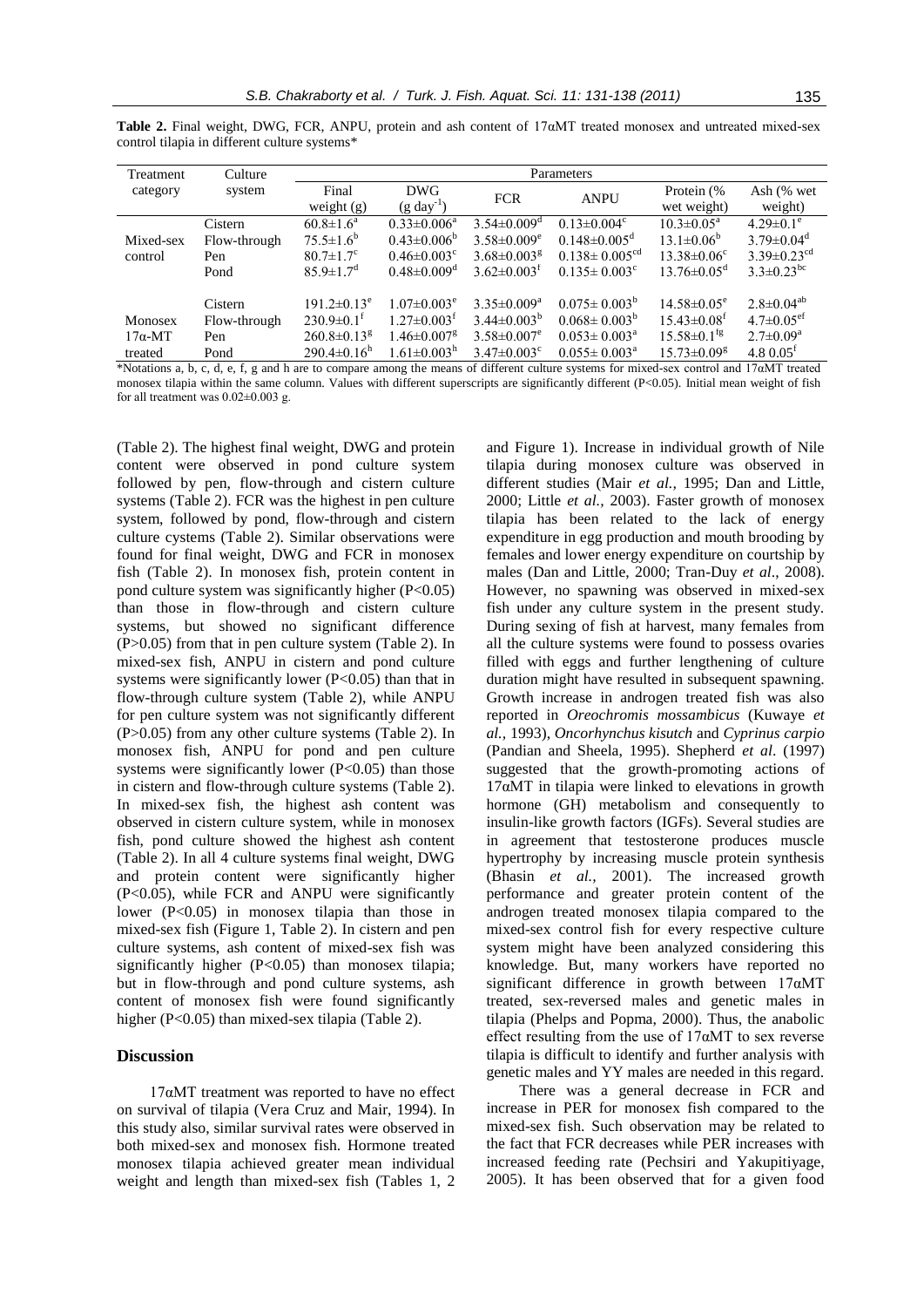

**Figure 1.** Growth rate of mixed-sex control and monosex 17αMT treated Nile tilapia in (A) cistern, (B) flow-through, (C) pen and (D) pond culture systems.

composition, the body protein percentage on a wet weight basis is mainly affected by the body weight in salmonids (Shearer, 1994). Similar observations have been noticed in Nile tilapia also where body protein content increases with increasing wet weight (Pouomogne and Mbongblang, 1993; Abdelghany and Mohammed, 2002). This explains the higher protein content of the monosex fish than the corresponding mixed-sex fish. The moisture content in monosex tilapia was significantly lower (P<0.05) than the mixed-sex fish. But, Killian and Kohler (1991) recorded significant increase in moisture content in 17αMT treated coho salmon.

The better growth of fish in pond culture system compared to the other three culture methods can be facilitated by the additional availability of relatively energy-rich natural food materials that may confer an energetic advantage for increased growth (El-Sayed, 2002, Bwanika *et al.,* 2007). Fish in pen culture system might also have access to natural food materials, but to lesser extent than fertilized ponds. Availability of natural food in pond and pen culture systems might have resulted in less consumption of supplemented food, leading to comparatively poorer feed utilization efficiency but better growth in these two culture systems compared to cistern and flowthrough culture systems. Absence of water circulation in cistern culture system might have resulted in waste build-up, resulting in fish stress and reduction in growth compared to other culture systems.

Continuous exchange of water in flow-through system might have sustained a better general environment for fish growth than in cistern culture system. But, at a very high water flow rate, fish spend a substantial amount of dietary energy for continuous swimming, leading to reduced growth and increased mortality (El-Sayed, 2006). In this study, no significant difference (P>0.05) was observed in survival rate between the culture systems. However, further research on impact of water flow rate during flowthrough culture system is to be carried out. Fish in cistern culture system showed the highest moisture content and lowest lipid content, while fish in flowthrough culture system showed the lowest moisture content and highest lipid content (Table 1). Such inverse relation between moisture and lipid content in fish was also reported in FAO (1999).

The main objectives of fishery sector in India are to increase fish production, improve export earnings, provide more animal protein and expand employment opportunities. In view of the relatively wide regional distribution of tilapia in India and its acceptability by the consumers, high priority must be placed on the modification and improvements of the techniques for its culture. Culture of tilapia as a cash crop has two basic options: mixed-sex culture without sex separation and the culture of monosex male populations. Mixed-sex culture has often failed in the past because of the "wild spawning" of tilapia that produces a large number of fry which stunt the entire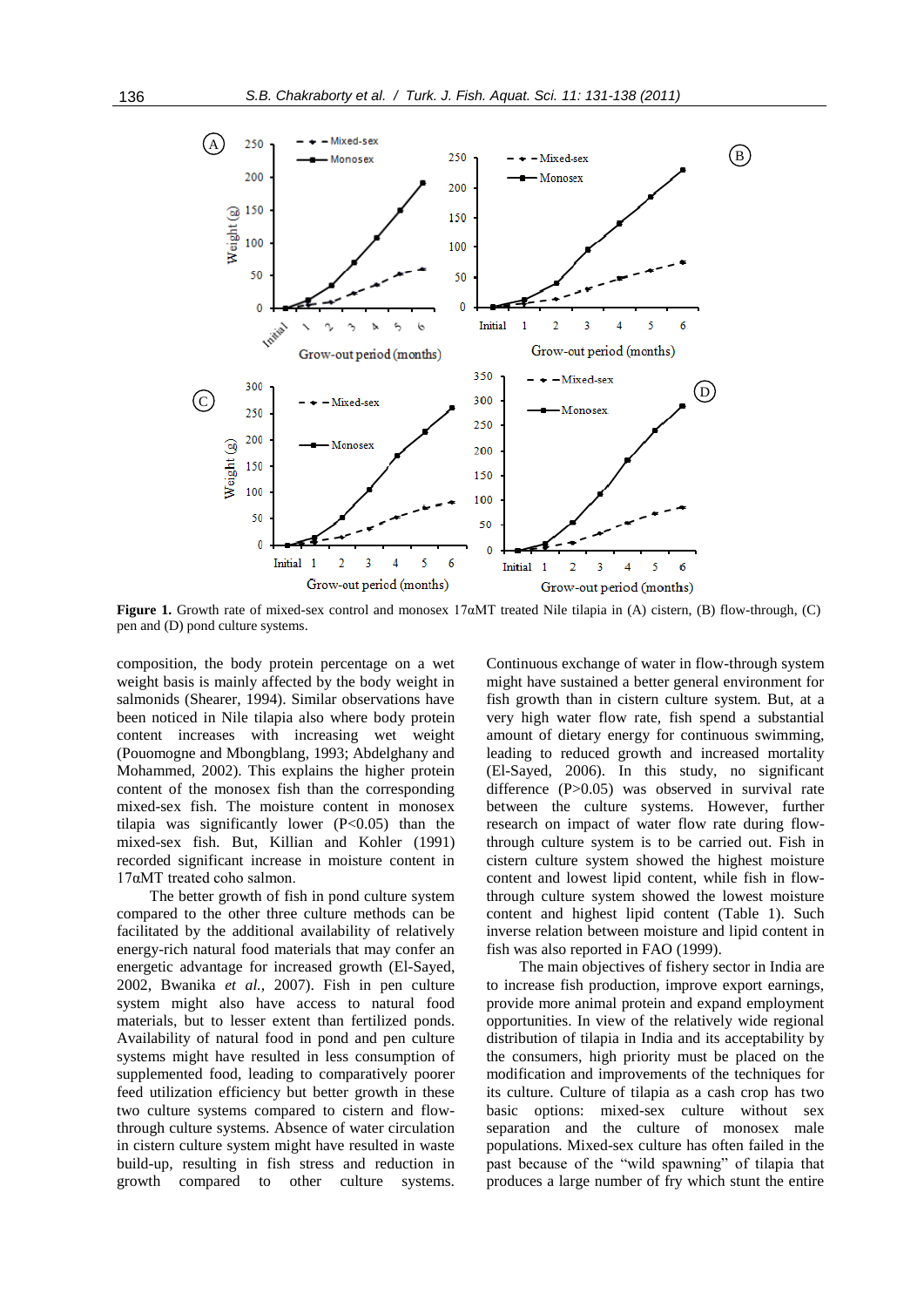population. Culture of monosex male tilapia resolves this problem. Moreover, the monosex all-male tilapia has been found to grow bigger than fish in mixed-sex culture. Hence, additional advantages of larger fish and higher yields are gained through culture of such monosex tilapia. However, further research with genetic males and YY males is required to provide greater insight into the potential role of  $17\alpha MT$  in tilapia growth induction. In this study, the maximum growth of tilapia was obtained in pond culture system. Moreover, tilapia culture in India is mainly practiced in small scales by rural people who do not have the infrastructure facilities required for cistern or flowthrough culture systems. Thus, under the socioeconomic condition of India, where a large number of freshwater impoundments are available for aquaculture, rearing of androgen treated monosex tilapia in earthen ponds may be considered as the ideal method of choice for a sustainable fish production. But, further research is required to increase the feed utilization efficiency during such culture.

# **Acknowledgements**

This work is financed by the University Grants Commission (Minor Research Project, No.F. PSW – 032/07-08). We thank the Principal of Serampore College to grant permission for conducting the works.

#### **References**

- Abdelghany, A.E. and Mohammed, H.A. 2002. Effects of feeding rates on growth and production of Nile tilapia, common carp and silver carp polycultured in fertilized ponds. Aquaculture Research, 33: 415-423.
- Afonso, L.O., Wassermann, G.J. and Terezinha de Oliveira, R. 2001. Sex reversal in Nile tilapia (*Oreochromis niloticus*) using a nonsteroidal aromatase inhibitor. Journal of Experimental Zoology, 290(2): 177-181.
- AOAC. 1984. Official methods of the Association of Official Analytical Chemists, 14th edition, Association of Official Analytical Chemists, Arlington, VA, USA., 1298 pp.
- APHA. 1998. Standard Methods for the Examination of Water and Wastewater, 20th edition, APHA (American Public Health Association), Washington, USA.
- Baroiller, J.F., D'Cotta, H., Bezault, E., Wessels, S. and Hoerstgen-Schwark, G. 2009. Tilapia sex determination: Where temperature and genetics meet. Comparative Biochemistry and Physiology Part A, 153: 30–38.
- Beardmore, J.A., Mair, G.C. and Lewis, R.I. 2001. Monosex male production in finfish as exemplified by tilapia: applications, problems, and prospects. Aquaculture, 197: 283–301.
- Bhandari, R.K., Nakamura, M., Kobayashi, T. and Nagahama, Y. 2006. Suppression of steroidogenic enzyme expression during androgen-induced sex reversal in Nile tilapia (*Oreochromis niloticus*). General and Comparative Endocrinology, 145: 20–24.
- Bhasin, S., Woodhouse, L. and Storer, T.W. 2001. Proof of

the effect of testosterone on skeletal muscle. Journal of Endocrinology, 170: 27-38.

- Bwanika, G.N., Murie, D.J. and Chapman, L.J. 2007. Comparative age and growth of Nile tilapia (*Oreochromis niloticus* L.) in lakes Nabugabo and Wamala, Uganda. Hydrobiologia, 589: 287-301.
- Carrasco, L.A., Penman, D.J., Villalobos, S.A. and Bromage, N. 1999. The effects of oral administration with 17 alpha-methyltestosterone on chromosomal synapsis in *Oreochromis niloticus* (Pisces, Cichlidae). Mutation Research, 430(1): 87-98.
- Chakraborty, S.B., Sarbajna, A., Mazumdar, D. and Banerjee, S. 2007. Effects of differential dose and duration of 17-methyltestosterone treatment on sex reversal of Nile tilapia, *Oreochromis niloticus* at different age groups under Indian perspective. Asian Journal of Microbiology, Biotechnology Environmental Science, 9(3): 705-710.
- Coelli, T.J. 1995a. Recent development in frontier modeling and efficiency measurement. Australian Journal of Agricultural Economics, 39: 215-245.
- Dan, N.C. and Little, D.C. 2000. The culture performance of monosex and mixed-sex new-season and overwintered fry in three strains of Nile tilapia (*Oreochromis niloticus*) in northern Vietnam. Aquaculture, 184: 221–231.
- Devlin, R.H. and Nagahama, Y. 2002. Sex determination and sex differentiation in fish: an overview of genetic, physiological, and environmental influences. Aquaculture, 208: 191–364.
- El-Saidy, D.M.S.D. and Gaber, M.M.A. 2005. Effect of dietary protein levels and feeding rates on growth performance, production traits and body composition of Nile tilapia, *Oreochromis niloticus* (L.) cultured in concrete tanks. Aquaculture Research, 36: 163-171.
- El-Sayed, A-F.M. 2002. Effect of stocking density and feeding levels on growth and feed efficiency of Nile tilapia (*Oreochromis niloticus* L.) fry. Auaculture Research, 33: 621-626.
- El-Sayed, A-F.M. 2006. Tilapia Culture. CABI Publishing, CAB Internnational, Wallingford, Oxfordshire, UK, 277 pp.
- Fisher, R.A. 1935. The design of experiments. Oliver and Boyd, London, UK.
- Food and Agriculture Organization of the United Nations (FAO). 1999. The State of World Fisheries and Aquaculture 1998. Rome, Italy.
- Food and Agriculture Organization of the United Nations (FAO). 2007. FAO FishStat plus Aquaculture Production 1970-2002. Rome, Italy.
- Gale, W.L., Fitzpatrick, M.S., Lucero, M., Contreras-Sanchez, W.M. and Schreck, C.B. 1999. Masculinization of Nile tilapia (*Oreochromis niloticus*) by immersion in androgens. Aquaculture, 58: 215-226.
- Graaf, G.J., Dekker, P.J., Huisman, B. and Verreth, J.A.J. 2005. Simulation of Nile tilapia (*Oreochromis niloticus niloticus* L.) culture in ponds, through individual-based modeling, using a population dynamic approach. Aquaculture Research, 36: 455- 471.
- Jhingran, A.G. 1991. Performance of tilapia in Indian waters and its possible impact on the native ichthyofauna. The IPFC Proceedings, Bogor, Indonesia. FAO Fisheries Report No. 458. FAO, Rome: 143-161.